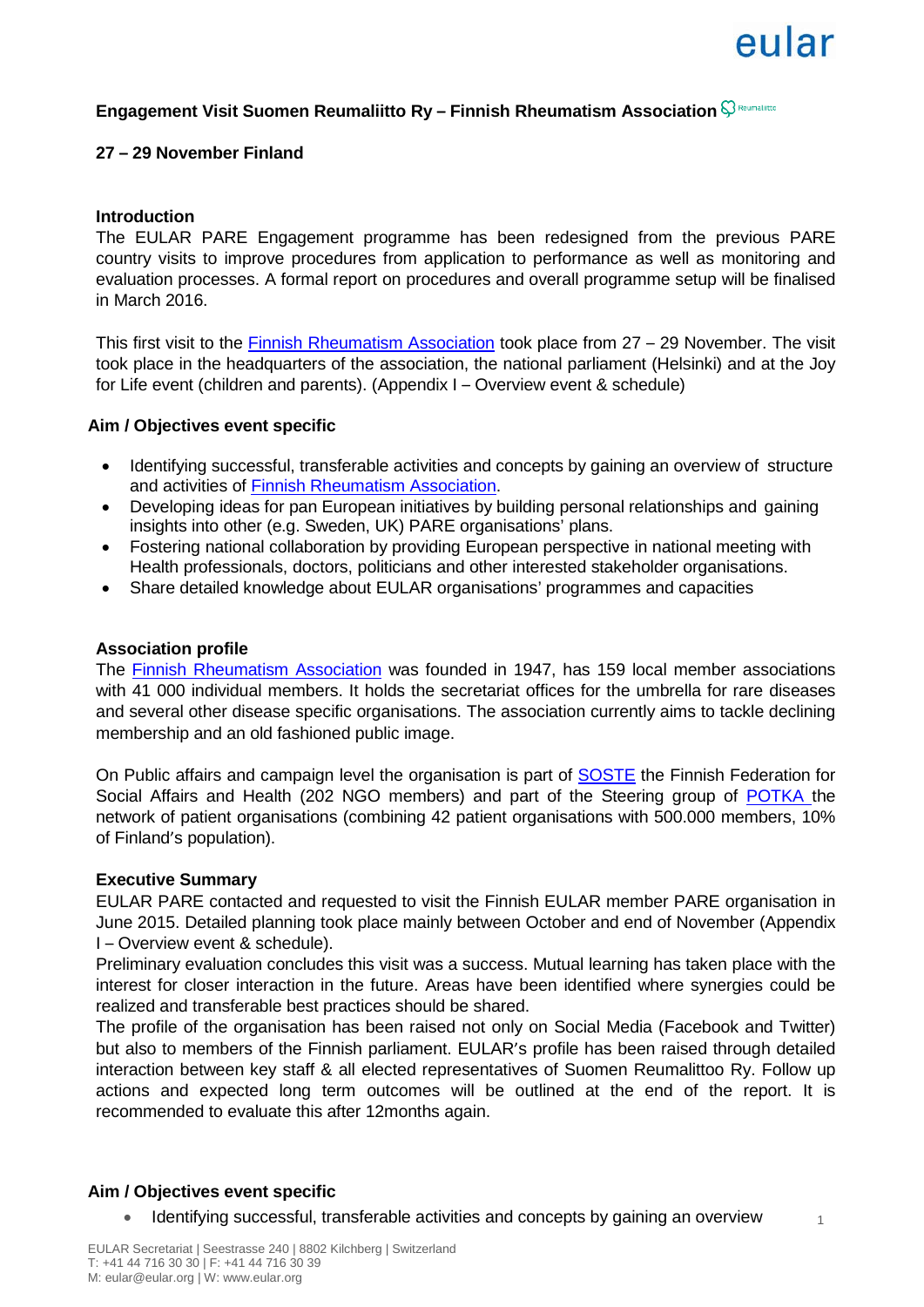eular

of structure and activities of Finnish Rheumatism Association.

- Developing ideas for pan European initiatives by building personal relationships and gaining insights into other (e.g. Sweden, UK) PARE organisations' plans.
- Fostering national collaboration by providing European perspective in national meeting with health professionals, doctors, politicians and other interested stakeholder organisations.

# **Evaluation**

# **Identifying successful, transferable activities and concepts by gaining an overview of structure and activities of Suomen Reumaliitto ry.**

Presentations by Miranna Seppälä-Saukkonen "How does the Finnish Rheumatism Association Lobby" Sini Hirvonen ["youth and family activities"](https://prezi.com/zoagmewf2elq/families-in-the-finnish-rheumatism-association/), and a broad overview on main aims and structures by CEO Maria Ekroth showed clearly there is MUCH more information to gain – impossible to transport this in 1.5days.

## **Follow up**

EULAR and Suomen Reumalitto Ry will exchange to share the associations` activities over the next 12 months.

Requested information (if possible) to be sent to Finnish Rheumatism Association immediately:

- Arthritis Ireland's (AI) presentation on how public perception of AI was changed
- AI's presentation on campaign "I have Arthritis but Arthritis doesn't have me"
- List of liaison emails of PARE organisations to foster independent member organisations' communication.

Further thoughts: It was discussed how it would be possible to enable organisations to better connect and plan with each other to reduce duplication of messages, work development of campaign material, especially around awareness raising campaigns, policy and public affairs work. Furthermore it was discussed how best practices can be effectively shared among organisations to create added value.

All of EULAR PARE activities were presented and will be again sent via email to deepen the learnings.

# **Developing ideas for pan European initiatives by building personal relationships and gaining insights into other (e.g. Sweden, UK) PARE organisations' plans.**

- CEO meeting is a key event to discuss European ideas
- WAD Video campaign 2017 means a start to harmonise actions
- The Finnish Association is interested to engage 3-5 organisations to plan projects together and apply for EULAR and external funding
- World Arthritis Day plans should be planned much earlier in advance with agreement by at least some organisations with 5 year plans for realising synergies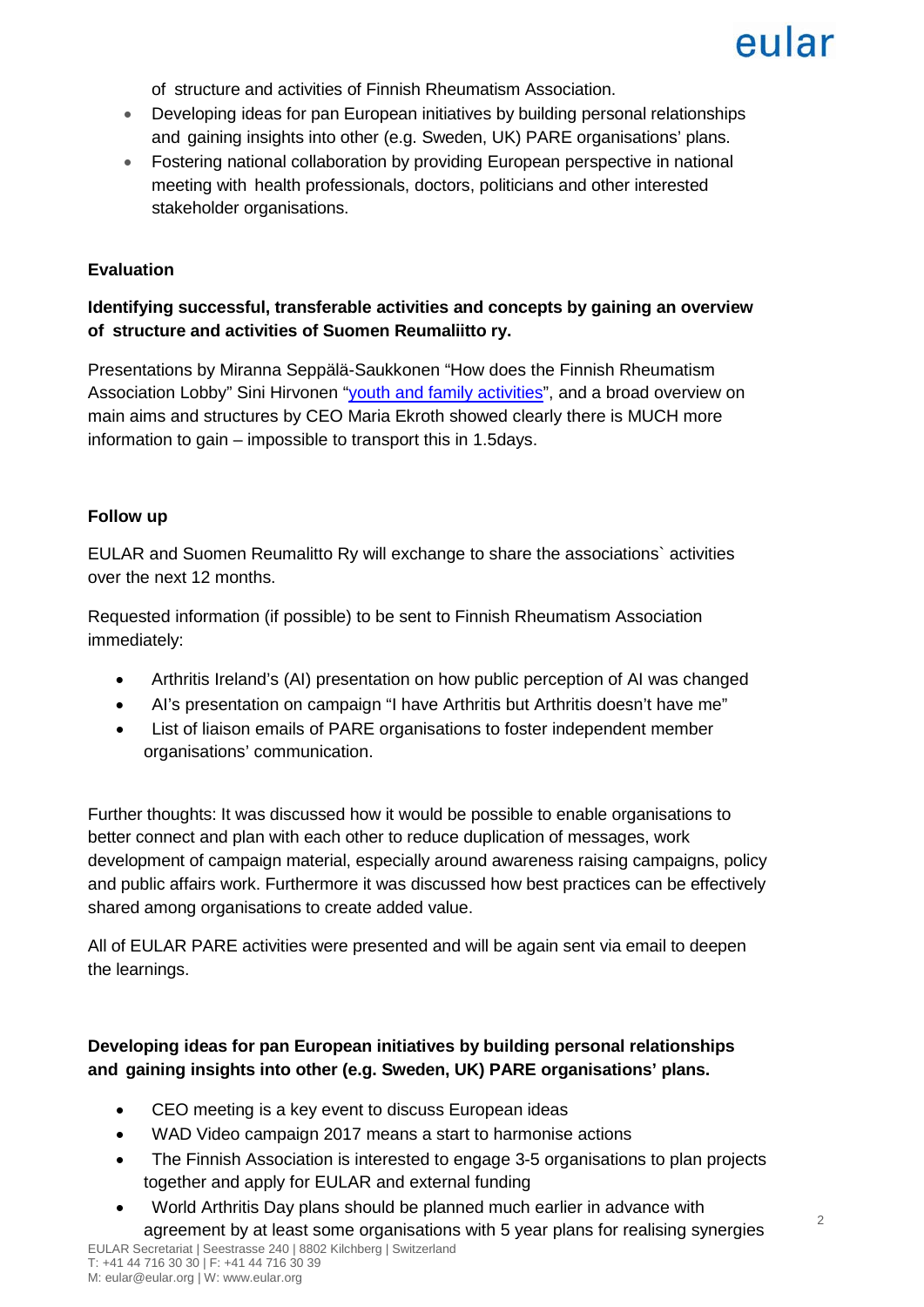# eular

together in the future

# **Fostering national collaboration by providing European perspective in national meeting with Health professionals, doctors, politicians and other interested stakeholder organisations.**

# **PART I Political**

On Public Affair level the organisation is well connected, a parliamentary interest group on RMDs recently has been established recently with members of the main parties included.

On Public affairs and campaign level the organisation is part of [SOSTE,](http://www.eu-patient.eu/globalassets/events/2015_ras/presentations/plenary---sari-tervonen---national-coalition-potka-and-soste.pdf) the Finnish Federation for Social Affairs and Health (202 NGO members) and part of the Steering group of [POTKA t](http://www.eu-patient.eu/globalassets/events/2015_ras/presentations/plenary---sari-tervonen---national-coalition-potka-and-soste.pdf)he network of patient organisations (combining 42 patient organisations with 500.000 members, 10% of Finland's population).

The political part of the visit was done with minimal preparation and was deemed not as highly important by the Finnish Rheumatism Association, an informal meeting with two Members of Parliament were planned of which one [\(Arto Satonanen\)](https://www.kokoomus.fi/en/facts/who-we-are/arto-satonen/) could be realised.

The Finish health care system is under financial pressure and spending cuts are to be expected. The EULAR PARE delegation visited the Finish Parliament to discuss EULAR Charter for Work: People with RMDs in Europe". The main message was that "Investing in prevention is key when redesigning Finnish health care system to implement person centred-care".

## **Part II Collaboration with other organisations**

A meeting with a consultant rheumatologist (in training) took place to gain an overview of the health care practices in Finland. Specifically the role of the patient in #shareddecisionmaking and the use of Biologics vs Biosimilars were discussed. The Finnish Association follows the advice by the Finnish Society of Rheumatology which sees no difference in the use of Biosimiolars vs Biologics. Further evaluation is also pending in Finland awaiting results from Norswitch.

## **Share detailed knowledge about EULAR organisations' programmes and capacities**

Additionally to the above mentioned items, summarising the discussions that took place during the days as well as detailed information given in the presentation (Appendix 2) show that this knowledge and the suggested follow up led to a successful achievement of this objective.

## **Follow up**

Send EULAR Charter for Work to members of Finnish parliament (CEO Maria Ekroth)

## **Social media outreach**